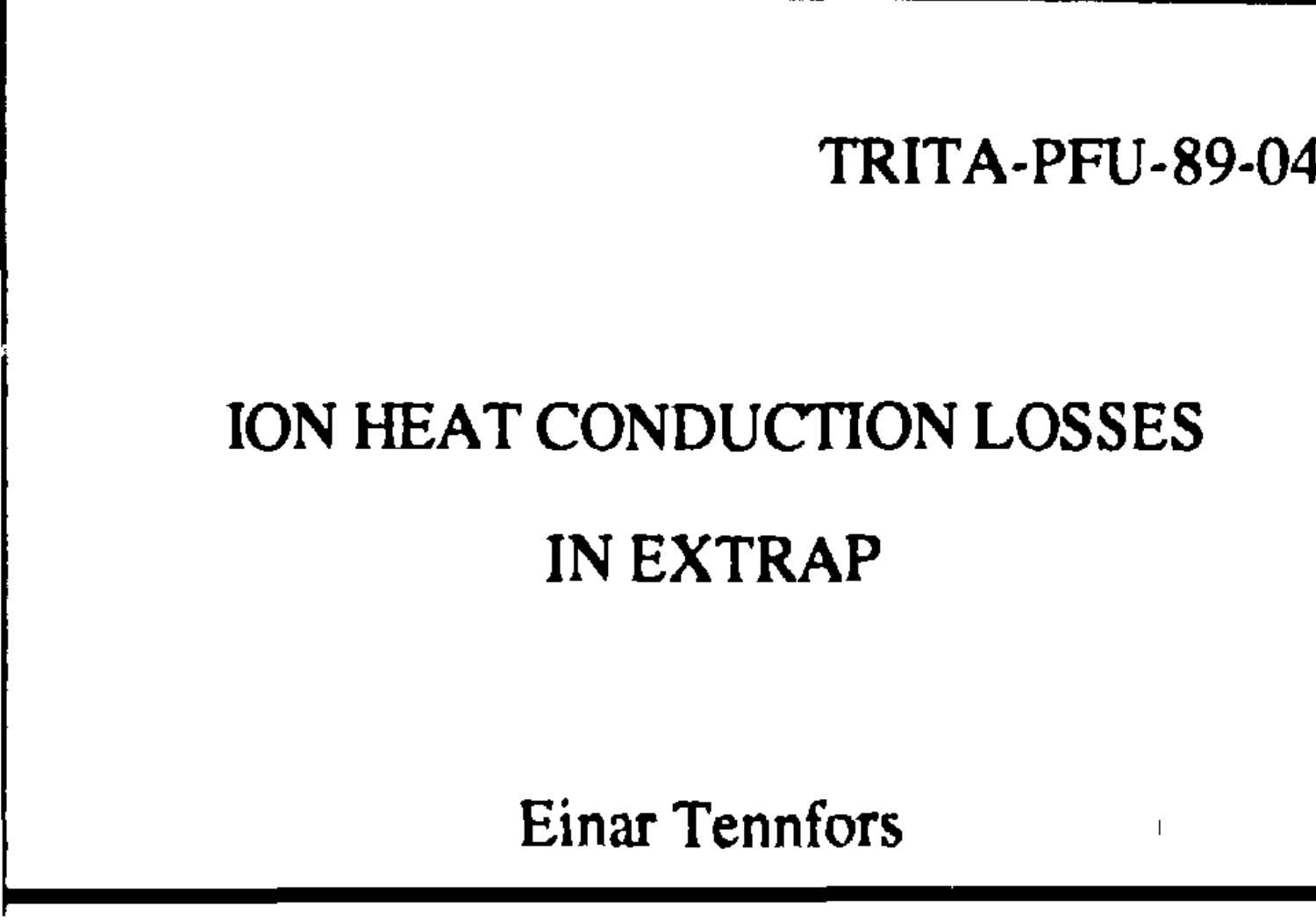TRITA-PFU-89-04

# ION HEAT CONDUCTION LOSSES IN EXTRAP

Einar Tennfors

Stockholm, August 1989

Department of Plasma Physics and Fusion Research The Royal Institute of Technology S-100 44 STOCKHOLM, Sweden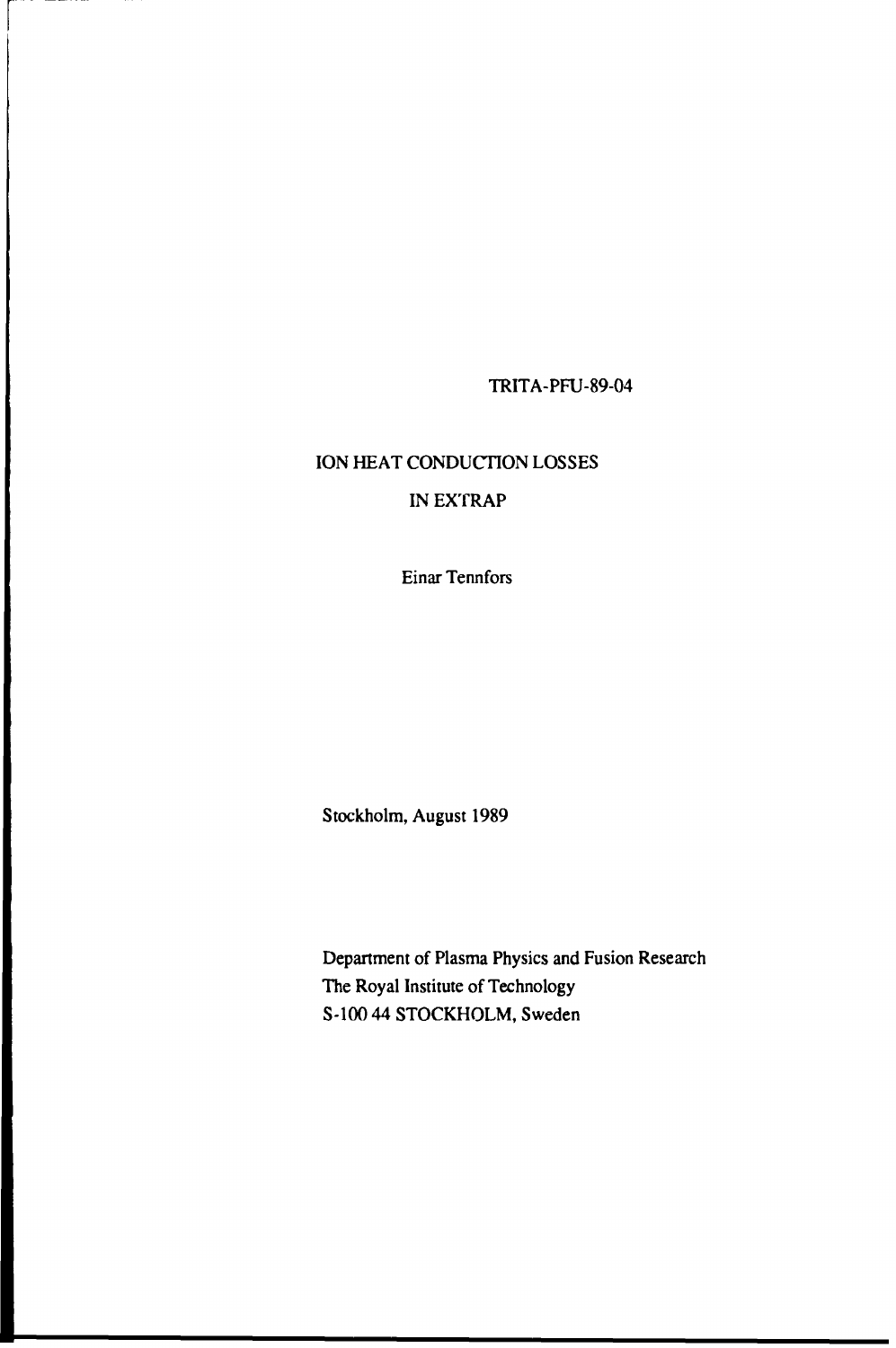## **ION HEAT CONDUCTION LOSSES IN EXTRAP**

*Einar Tennfors*

*Department of Plasma Physics and Fusion Research, The Royal Institute of Technology, S-100 44 STOCKHOLM, Sweden*

### ABSTRACT

The classical ion heat conduction losses in Extrap discharges are calculated using polynomial magnetic field profiles and compared to the power input. For polynomials matched \*o magnetic field profiles measured in present experiments, these losses are small. By varying the coefficients of the polynomials, a region is found, where the power input can balance the classical heat conduction losses. Each set of coefficients corresponds to values of the parameters  $F$  and  $\Theta$  used in RFP physics. The region determines a region in an F- $\Theta$  diagram, including the usual RFP region but extending to higher values of  $\Theta$  and  $\beta_{\theta}$ .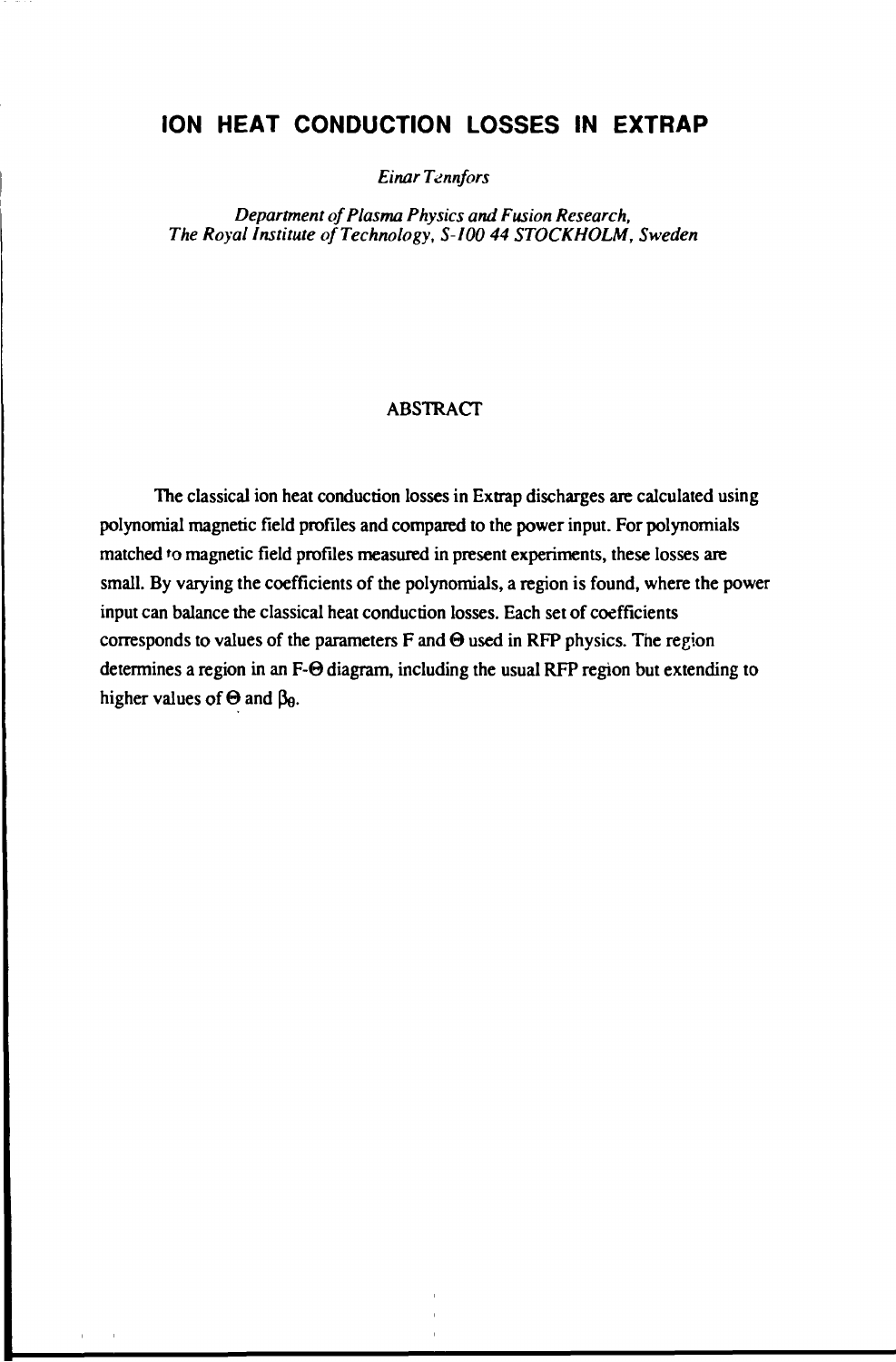#### **1. Introduction**

The high values of  $\beta_0$  obtained in Extrap discharges suggests that the classical cross-field ion heat conduction may be important for the energy balance and puts a limit on  $\beta_{\theta}$  similar to that found for RFP with parabolic profiles [1]. The ion heat conduction is sensitive to the temperature and density profiles, however, and parabolic profiles are not appropriate, at least not for high  $\beta_{\theta}$ . In the centre, where the density is high, the high heat conduction flattens the temperature profile, while it may become steeper near the boundary, where the density is low.

In the present work, a polynomial model [2] is used for the magnetic field. From the fields, current densities and, assuming radial equilibrium, pressure profiles are calculated. Using the Spitzer resistivity, also a resistive input power density profile as well as temperature and density profiles may be obtained. From this, the ion heat conduction can be obtained and its divergence compared to the input power density. Anomalous resistivity is not taken into account here, even if it is expected to influence both the power input and the loss. This is, however, not expected to change the qualitative behaviour of the balance between the two. For polynomial coefficients corresponding to profiles typical for present experiments, the ion heat conduction losses seem to be considerably smaller than the power input

By varying the coefficients of the polynomials, it is possible to find a regime, where the divergence of the heat flux nowhere exceeds the input power density. Each set of coefficients corresponds to values of the parameters F and  $\Theta$  used in RFP physics. The results can then be presented as a region in an  $F-\Theta$  diagram, including the usual RFP region but extending to higher values of  $\Theta$  and  $\beta_{\theta}$ .

#### **2. Classical ion heat conduction losses**

Energy confinement scaling laws are often obtained by equating various loss terms to the power input. Here another approach is chosen. The classical cross-field ion heat conduction is evaluated and compared to the resistive power input. In order  $\omega$  simplify the problem, we choose a cylindrical pinch of length  $2\pi R$  and a circular cross-section with radius  $r_p$ . The axial (corresponding to the toroidal) direction is denoted by  $\phi$  and the azimuthal (poloidal) by  $\theta$ . The radial heat flux then becomes

$$
\Lambda_{i} = -\lambda_{\perp} \frac{dT}{dr}, \text{ where } \lambda_{\perp} = \frac{1.5 \cdot 10^{-42} n^{2} \sqrt{A}}{B^{2} \sqrt{T_{i}}} \frac{\ln \Lambda}{}
$$
 (1)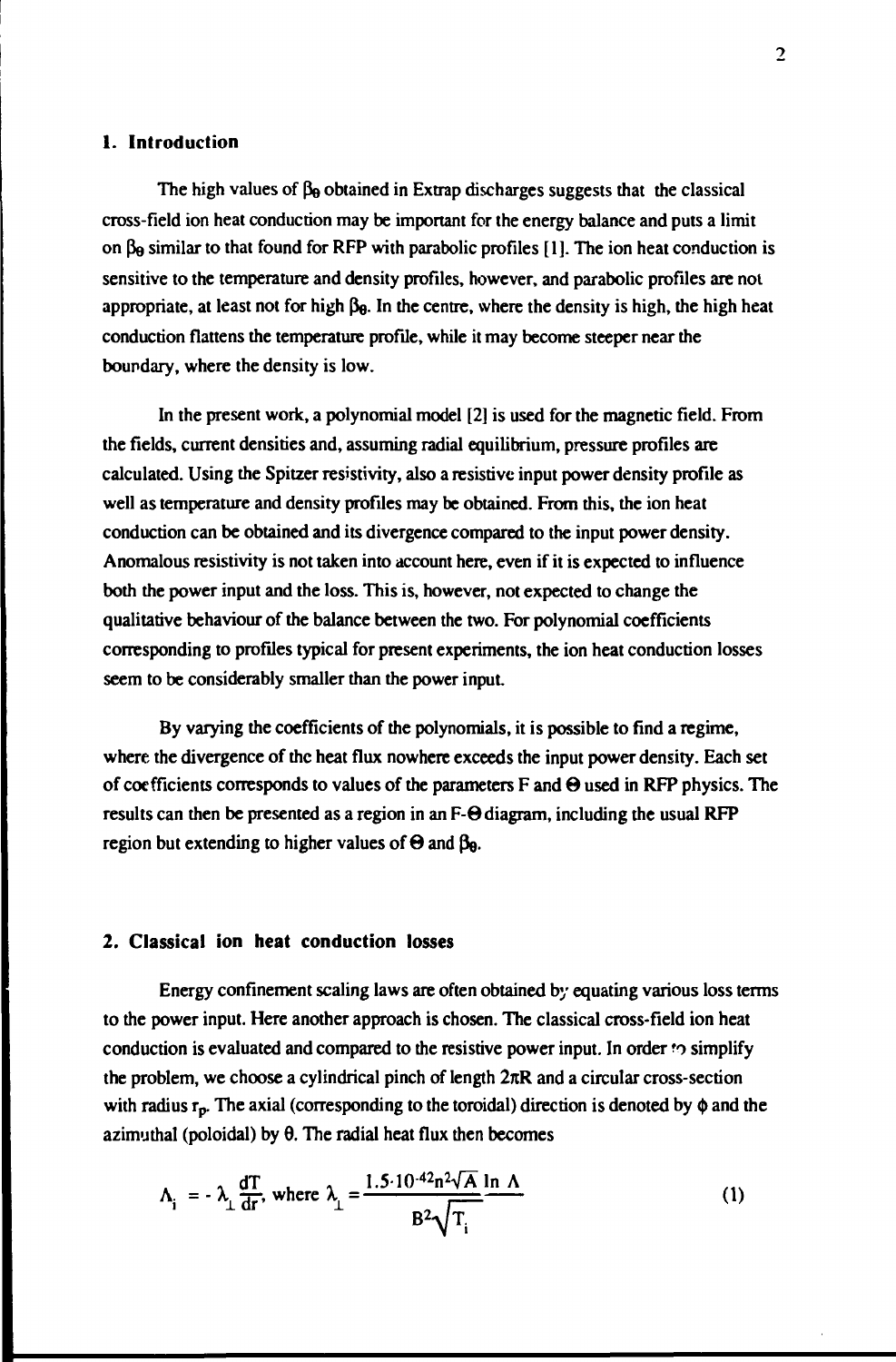In a stationary equilibrium, the heating power density must everywhere exceed the divergence of the heat flux, i.e.

$$
P = \frac{V_o}{2\pi R} > \frac{1}{r} \frac{d}{dr} (rA_i) \equiv P_i
$$
 (2)

## **3. Polynomial function model**

The model [2] is based on Sprott's model for RFP discharges [3], but modified in order to be able to match the coefficients to Extrap experimental results. The model uses the following expressions for the magnetic fields and the current densities:

$$
\frac{B_{\phi}}{B_{\phi 0}} = 1 - \alpha \rho^2 + \frac{\alpha}{2} \rho^4
$$
 (3)

$$
\frac{\mathbf{B}_{\theta}}{\mathbf{B}_{\phi 0}} = \Theta_{0} \rho \left( 1 - \frac{\alpha}{2} \rho^{2} - \frac{1 - \alpha}{3} \rho^{4} \right)
$$
(4)

$$
\frac{\mu_0 r_p j_\phi}{B_{\phi 0}} = 2\Theta_0 \left(1 - \alpha \rho^2 - (1 - \alpha)\rho^4\right)
$$
 (5)

$$
\frac{\mu_0 r_{\mathsf{p}} I_{\mathsf{0}}}{B_{\varphi 0}} = 2\alpha \rho \left(1 - \rho^2\right) \tag{6}
$$

where

$$
\rho = \frac{\mathbf{r}}{\mathbf{r}_p} \text{ and } \Theta_0 = \frac{\mu_0 \mathbf{r}_p \mathbf{j}_{\phi 0}}{2 \mathbf{B}_{\phi 0}}
$$

and  $F$  and  $\Theta$  can be obtained as

$$
F = \frac{B_0 r_p}{\left(B_0\right)^2} = \frac{3}{2} \frac{2-\alpha}{3-\alpha} \tag{7}
$$

$$
\Theta = \frac{B_{\theta} r_{p}}{\left(B_{\phi}\right)^{2}} = \frac{\Theta_{0}}{2} \frac{4 - \alpha}{3 - \alpha}
$$
\n(8)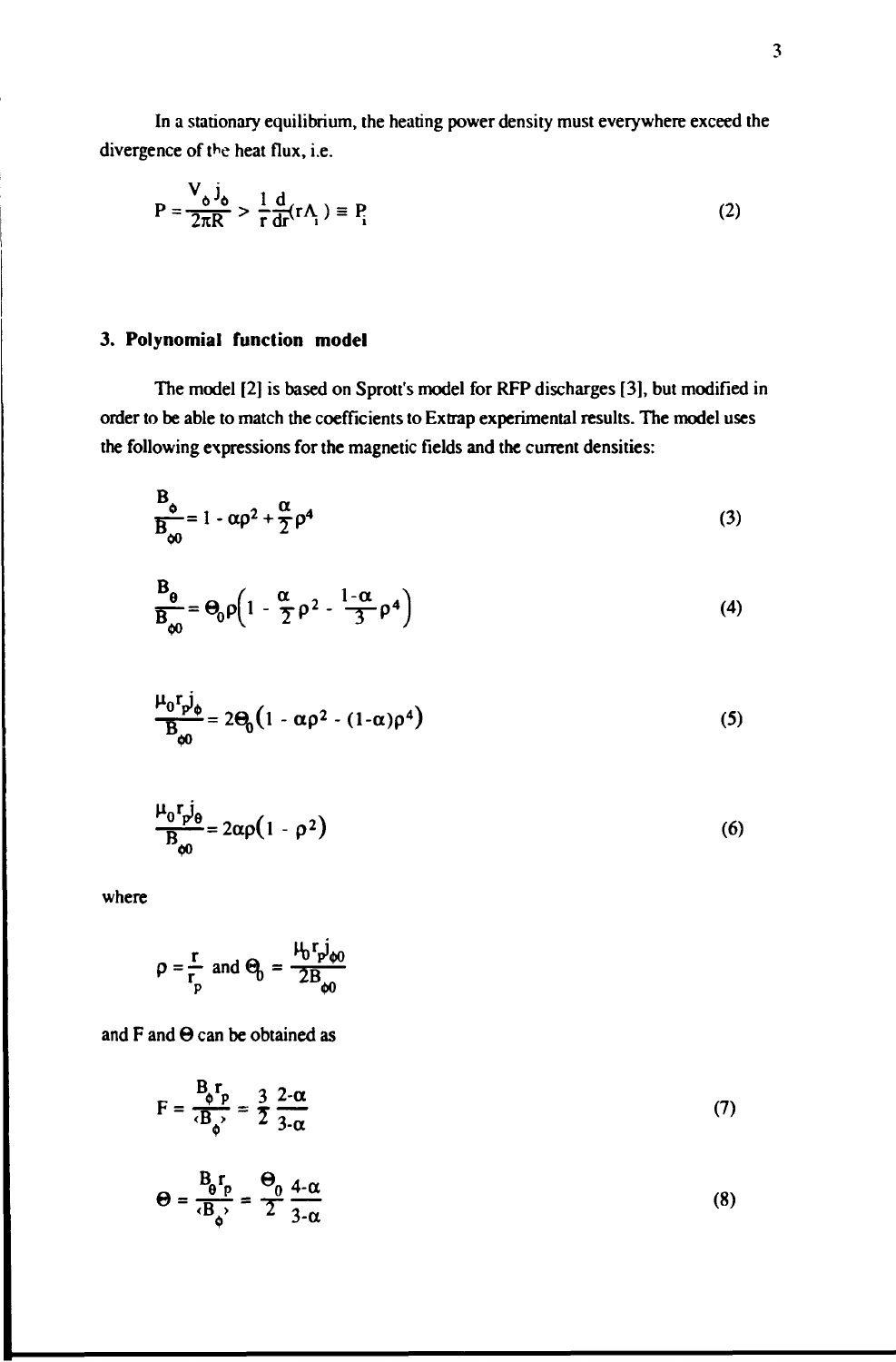The polynomial function model by Sprott is obtained for  $\alpha = \Theta_0^2$ , while Extrap discharges are best modelled by  $\alpha = \kappa \Theta_0^2$ , with  $\kappa < 1$ .

#### **4. Radial profiles**

A typical Extrap discharge may be modelled by  $\Theta_0=1$  and  $\kappa=0.7$ , i.e.  $\alpha=0.7$ . The corresponding radial profiles of the magnetic field are shown in Fig. 1. From these, current density and pressure profiles may be obtained by assuming radial momentum balance. The pressure at the boundary is here put  $p(r_n)=0$ .

An electron temperature profile normalized to the axial value may be obtained by assuming a constant axial (loop) voltage, evaluating the parallel component of the electric field and current density, and using the parallel Spitzer resistivity:

$$
T^{3/2} = \frac{65.3 \ln \Lambda}{\eta_{jj}}
$$
 (9)

In the following, the ion and electron temperatures are assumed equal,  $T_i=T_e=T$ . Combination of pressure and temperature profiles now yield a normalized density profile, which together with the temperature profile is shown in Fig. 2. It is obvious, that the temperature profile is flat near the centre, where the density is high, and more steep at the boundary, where the density is lower.

Since the resistive input power density is given by  $P = \frac{V_{\phi\phi}}{2\pi R}$ , and the voltage is assumed constant, a normalized input power profile is given by

$$
\frac{\mathbf{P}}{\mathbf{P}(0)} = \frac{\mathbf{j}_\phi}{\mathbf{j}_{\phi 0}} \tag{10}
$$

This profile is shown in Fig. 3 together with the profile of *P{* /P(0) obtained using the profiles of temperature, density, and magnetic field. The assumption of zero pressure at the boundary results in zero ion heat conduction there and all the input power must leave the plasma via other processes. This is not exactly true, out a small finite pressure at the boundary would not change the picture significantly. The ion heat conduction here transfers heat from the central parts to the boundary region, where the divergence of the heat flux is negative. It is obvious, that classical ion heat conduction is not the dominant loss mechanism in the present Extrap Tl experiments.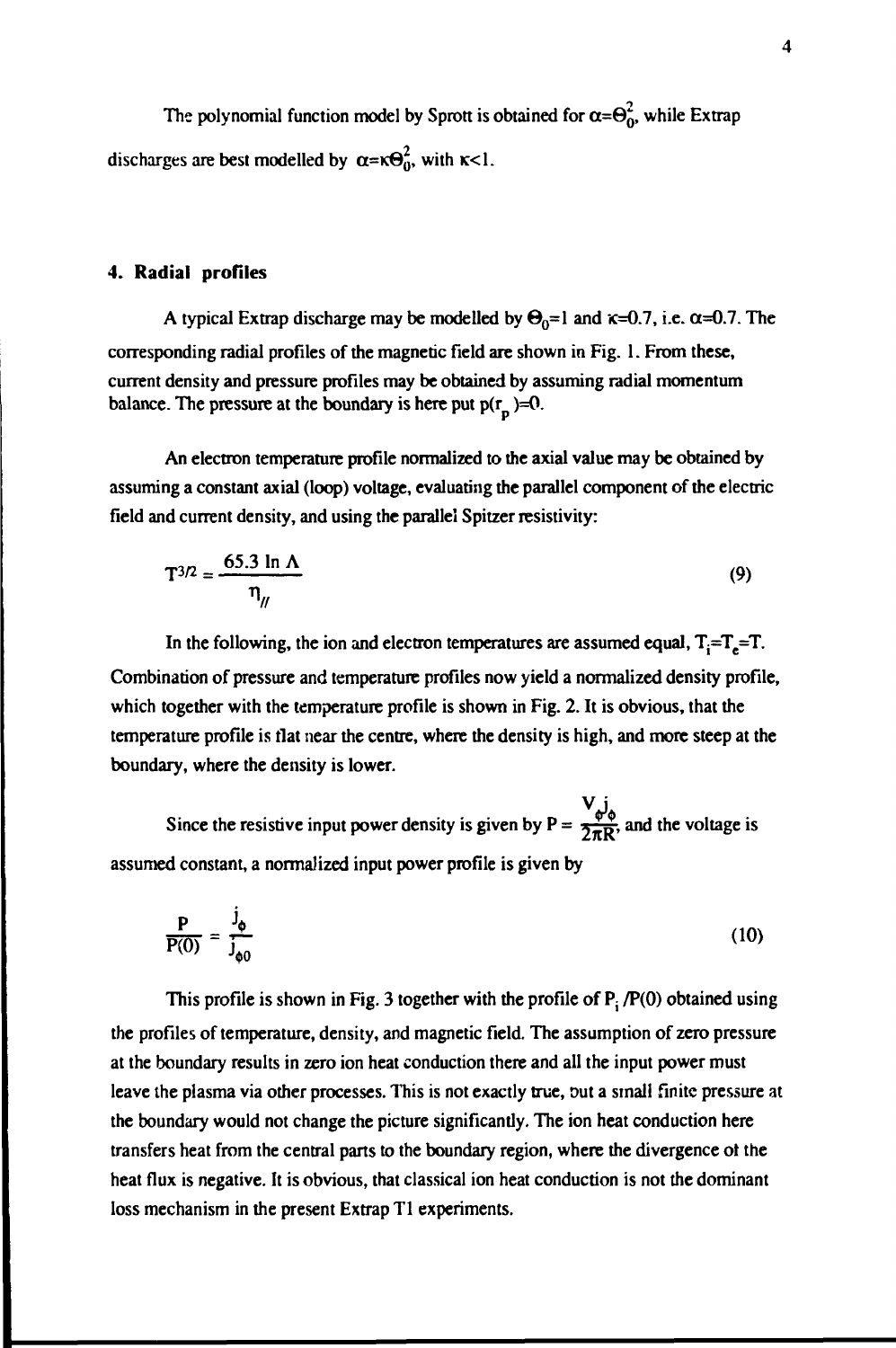By varying the coefficients  $\Theta_0$  and  $\kappa$  in the polynomial model we may change the importance of ion heat conduction and determine the limits where the  $P_i$  profile touches the P profile. The result is readily presented in an  $F-\Theta$  diagram, as shown in Fig. 4, where also a collection of Extrap Tl experimental points are included for comparison. The RFP Bessel function model (BFM) is also included and is fully within the allowed region. In addition, a "corridor" seems to exist for positive F and extending to very large values of  $\Theta$ . A curve Extrap Polynomial Function Model (EPFM) is drawn, connecting the region of the experimental points to the "corridor". The curve is defined by

$$
\kappa = \frac{1}{\sqrt{1 + \frac{1}{2}\Theta_0^4}}
$$
 (1)

The EPFM curve describes a path along which ion heat conduction losses are moderate. Of course it impossible to tell if this path can be followed without knowledge of the total energy balance, but it provides a means to evaluate the restrictions imposed on the beta value by classical ion heat conduction.

In Extrap, both the poloidal  $\beta_0$  and the total  $\beta_{\text{tot}}$  beta values are of interest, as defined by

$$
\beta_{\theta} = \frac{2\mu_0 \cdot p}{B_{\theta}(r_p)^2}
$$
 (12)

$$
\beta_{\text{tot}} = \frac{2\mu_0 \cdot \mathbf{p}}{\cdot \mathbf{B}^2} \tag{13}
$$

These are calculated for profiles obeying Eq.(l 1) and shown in Fig. 5 as functions of  $\Theta$ . It is clear, that significantly high values of beta are not prohibited by classical heat conduction alone.

Profiles for a point on the EPFM curve with  $\Theta_0=3$  and  $\kappa=0.155$ , i.e. F=0.7 and 0=2.44, are shown in Figs. 6 (magnetic fields) and 7 (temperature and density).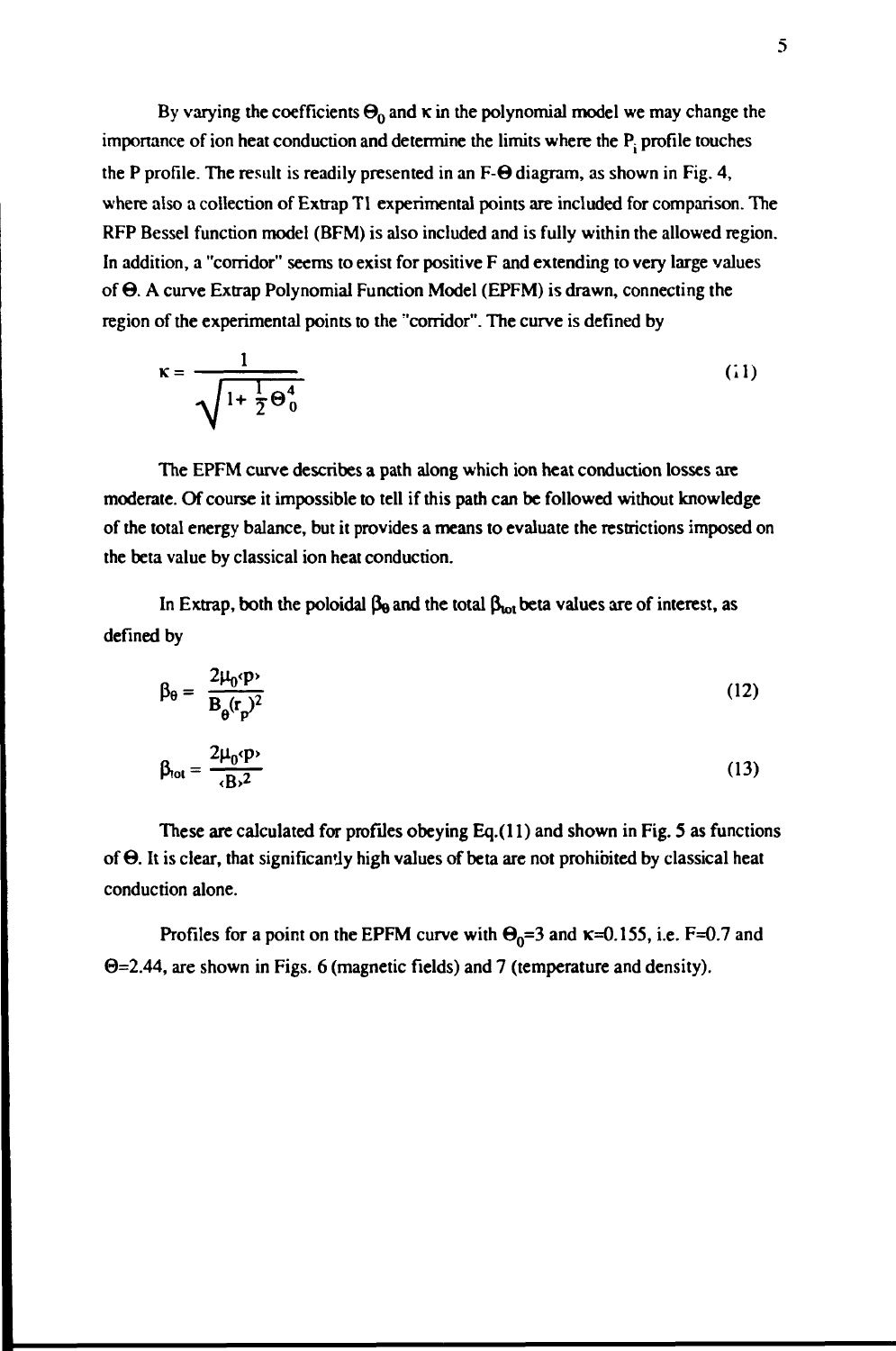## 5. Conclusions

The RFP beta limitation observed by Ortolani [1] using parabolic profiles is relaxed by flattening of the temperature profile in the centre for higher values of beta due to high ion heat conduction. Thus there are regions in the  $F-\Theta$  diagram where beta may be high with moderate ion heat conduction losses. Whether the EPFM curve can be followed up to larger values of  $\Theta_0$  for Extrap discharges is not possible to judge without knowledge of the full energy balance.

#### **6. Acknowledgements**

This work has been supported by the European Communities under an association contract between Euratom and Sweden.

## **REFERENCES**

| S. Ortolani, (Twenty Years of Plasma Physics), Ed. B. McNamara, World                                   |
|---------------------------------------------------------------------------------------------------------|
| Scientific Publishing Company, (1985)75.                                                                |
| P. Brunsell and E. Tennfors, Royal Institute of Technology, Stockholm,<br>TRITA-88-10, (1988).          |
| J.C. Sprott, University of Wisconsin Laboratory Report DOE/ER/53198-<br>117, Madison, Wisconsin (1988). |
|                                                                                                         |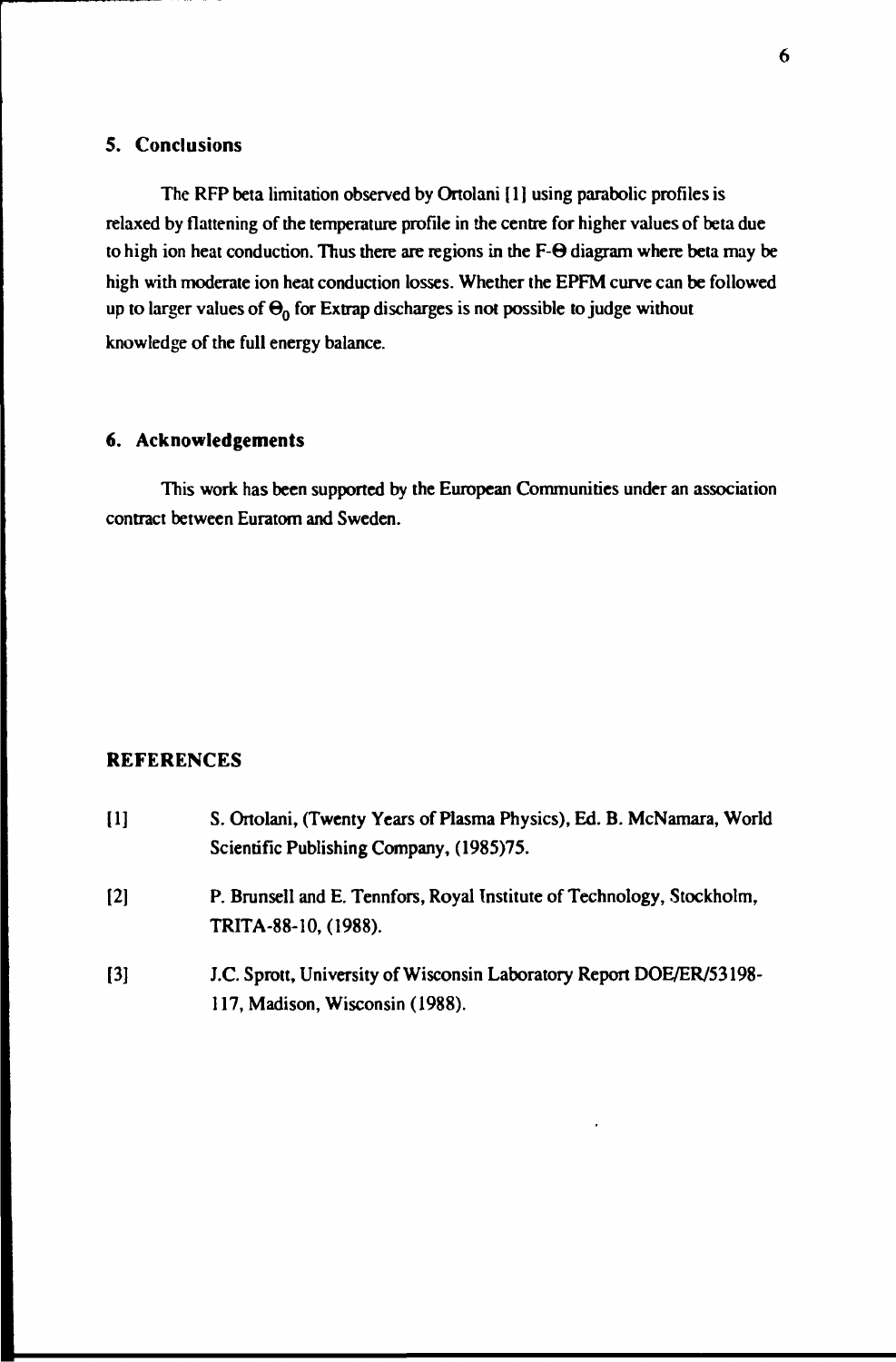## **Figure Captions**

I

| Fig. 1   | Radial profiles of the magnetic fields based on polynomials with $\Theta_0 = 1$ and<br>$\kappa$ =0.7, corresponding to a typical Extrap T1 discharge.                                                                                            |
|----------|--------------------------------------------------------------------------------------------------------------------------------------------------------------------------------------------------------------------------------------------------|
| Fig. $2$ | Radial profiles of temperature and density calculated from the magnetic field<br>of Fig. $1$ .                                                                                                                                                   |
| Fig. $3$ | Radial profiles of input power density and ion heat conduction loss<br>calculated from the magnetic field of Fig. 1.                                                                                                                             |
| Fig. $4$ | $F-\Theta$ diagram with ion heat conduction loss limits, the Extrap Polynomial<br>Function Model (EPFM), and a collection of Extrap T1 experimental points,<br>marked by squares. The Bessel Function Model (BFM) is included for<br>comparison. |
| Fig. $5$ | Poloidal and total beta values as functions of $\Theta$ along the EPFM curve.                                                                                                                                                                    |
| Fig. $6$ | Radial profiles of the magnetic fields based on polynomials with $\Theta_0 = 3$ and<br>$\kappa = 0.155$ .                                                                                                                                        |
| Fig. $7$ | Radial profiles of temperature and density calculated from the magnetic field<br>of Fig. $6.$                                                                                                                                                    |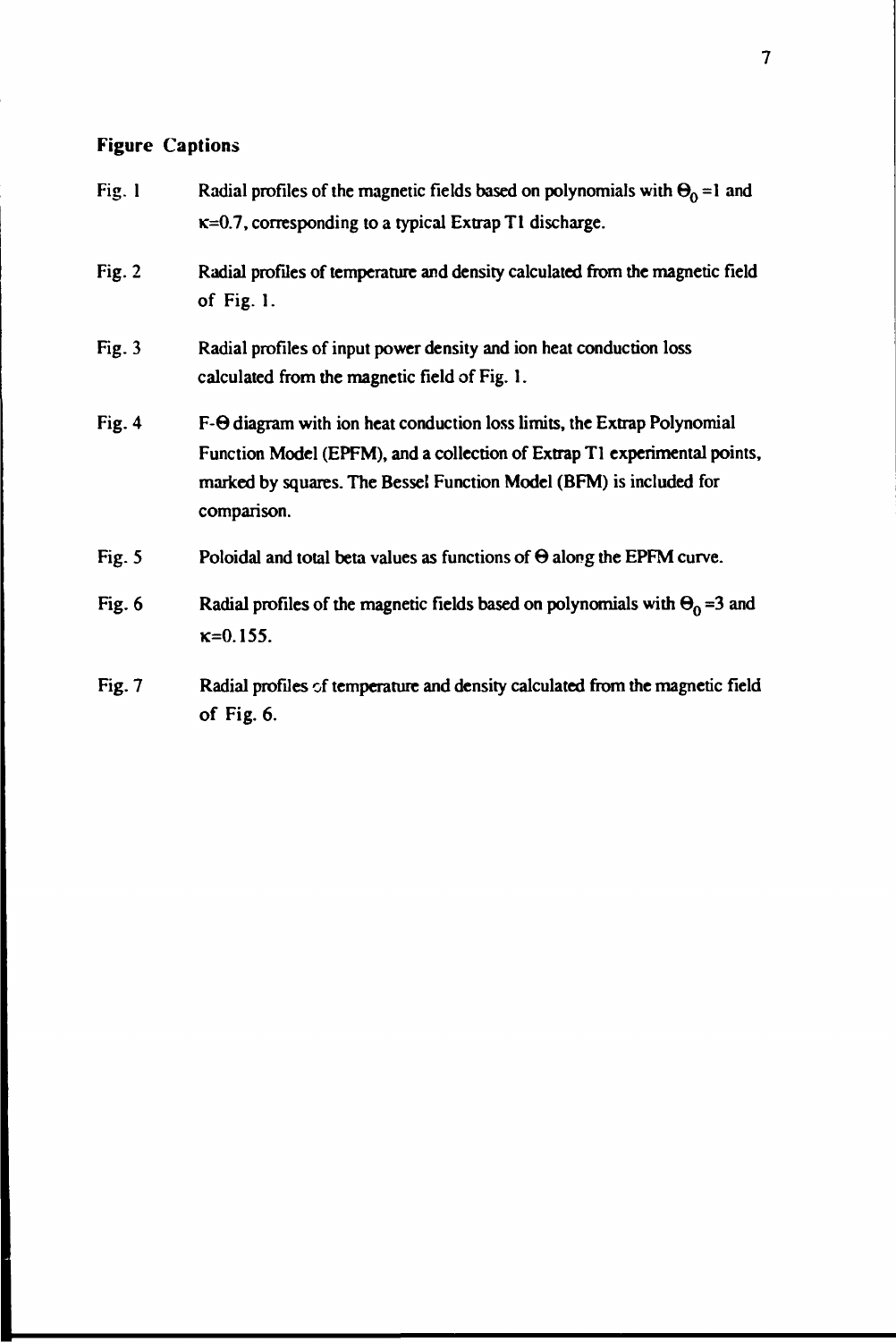

Fig. 1 Radial profiles of the magnetic fields based on polynomials with  $\Theta_0=1$  and K=0.7, corresponding to a typical Extrap Tl discharge.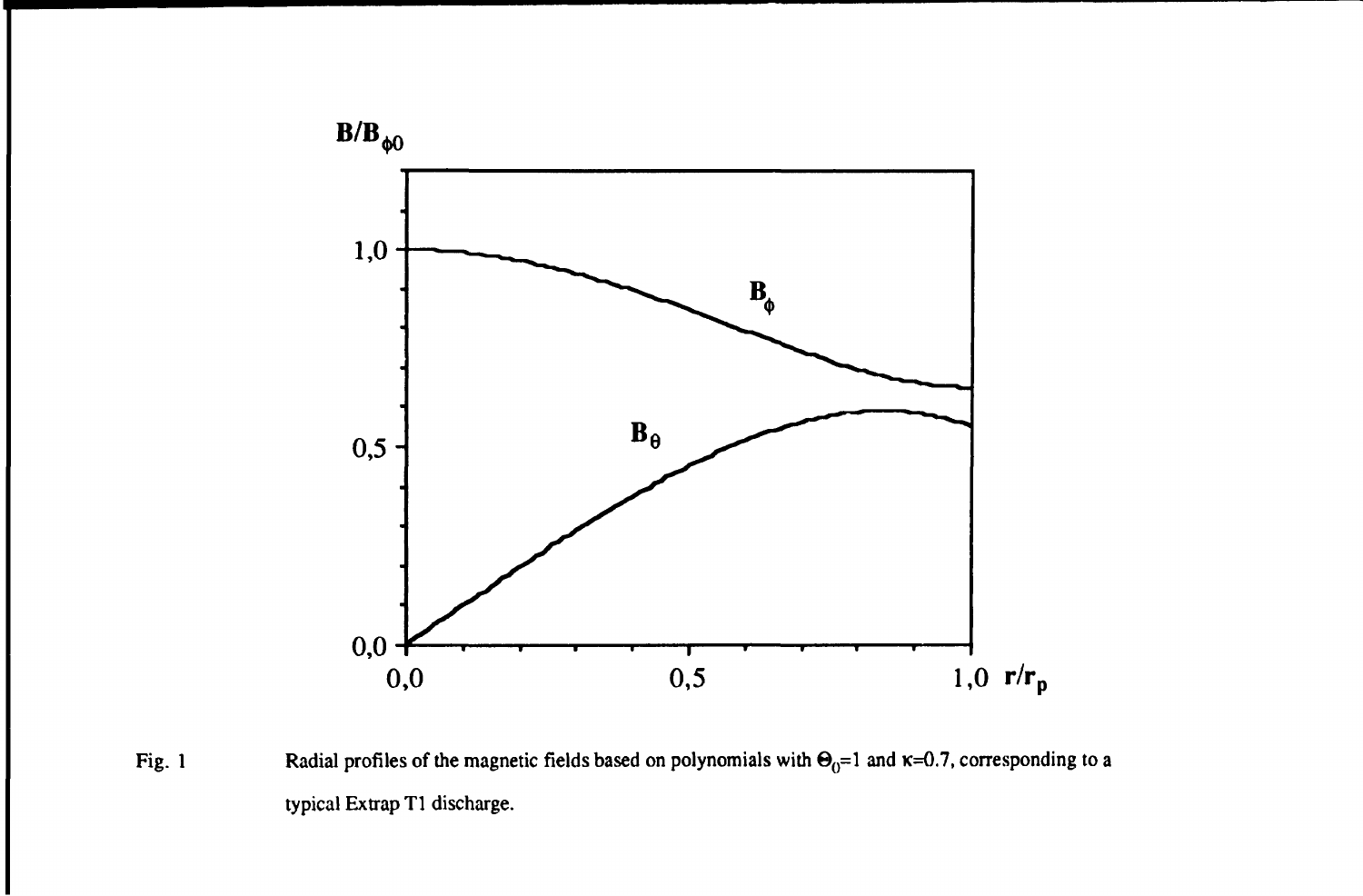

**Fig. 2 Radial profiles of temperature and density calculated from the magnetic field of Fig. 1.**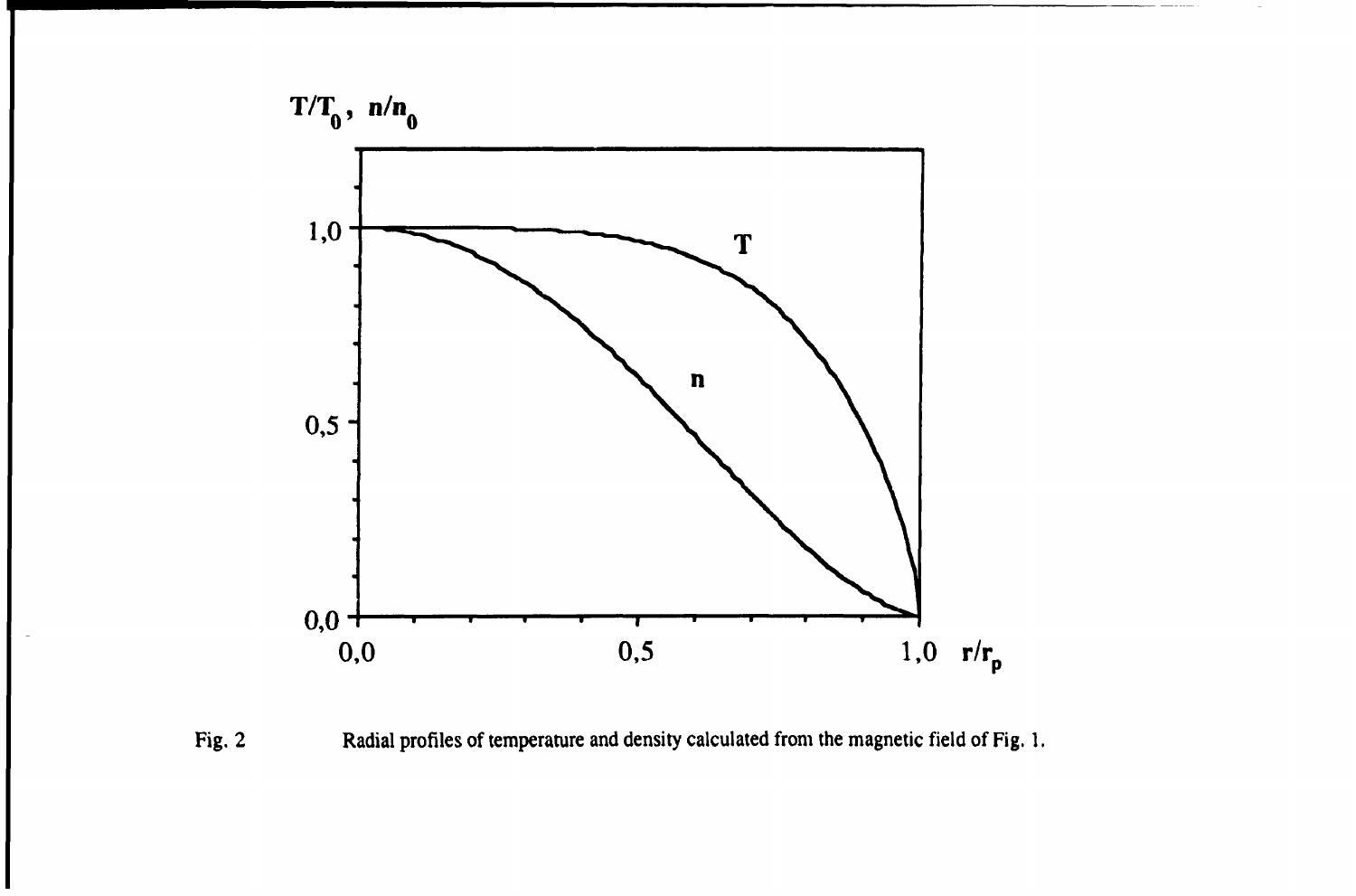

Fig. 3 Radial profiles of input power density and ion heat conduction loss calculated from the magnetic field of Fig. 1.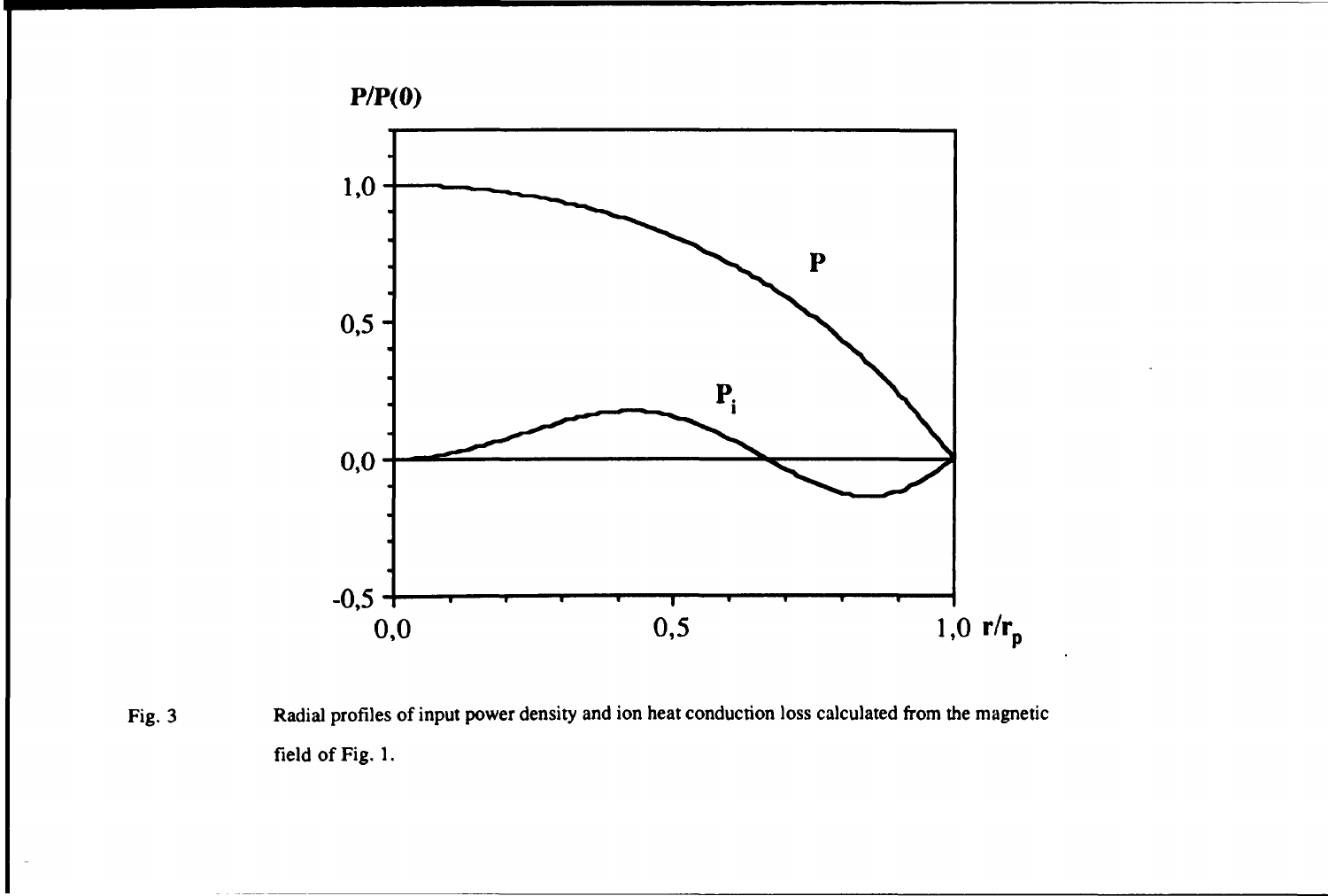

Fig. 4 F- $\Theta$  diagram with ion heat conduction loss limits, the Extrap Polynomial Function Model (EPFM), and a collection of Extrap Tl experimental points, marked by squares. The Bessel Function Model (BFM) is included for comparison.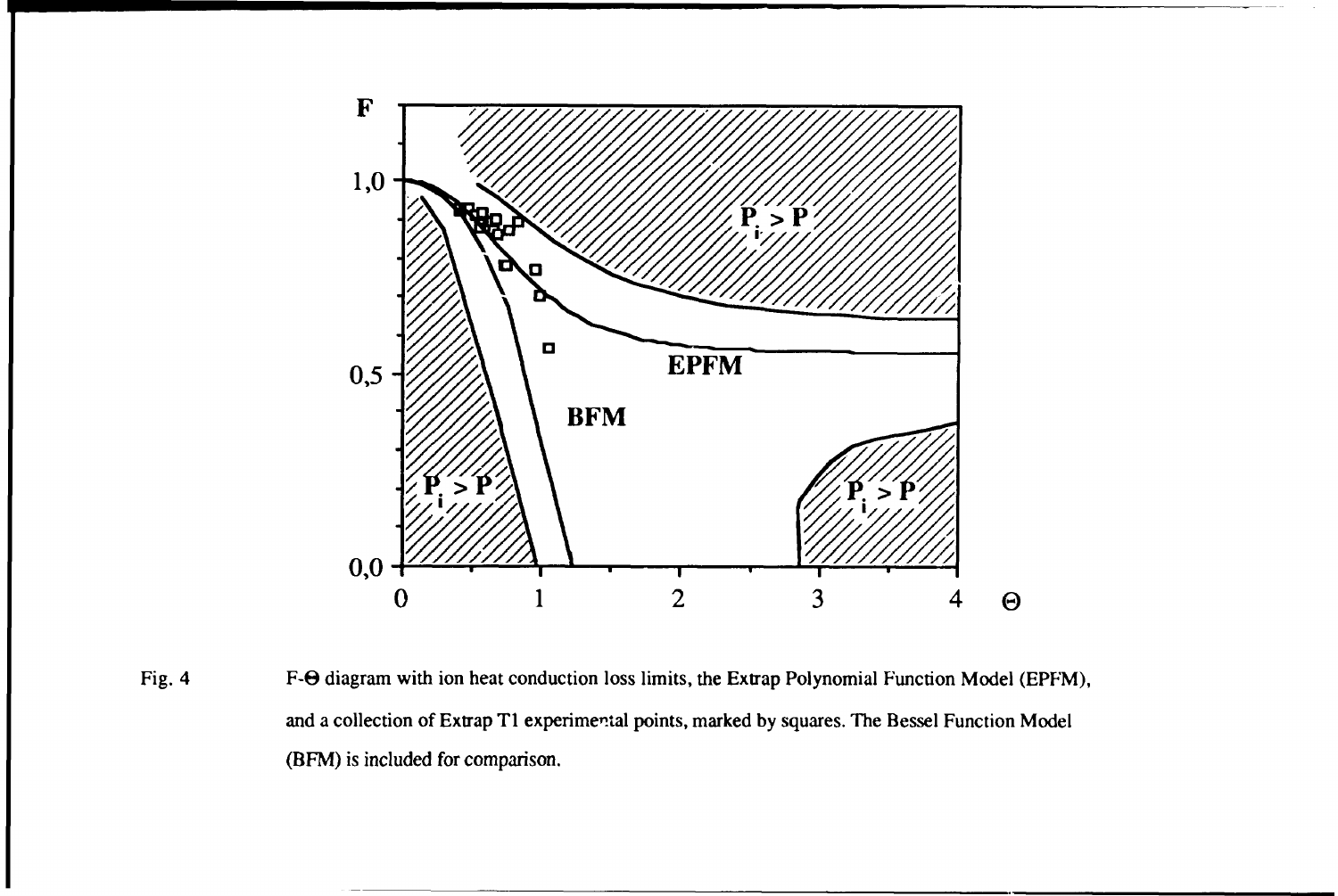

Fig. 5 Poloidal and total beta values as functions of  $\Theta$  along the EPFM curve.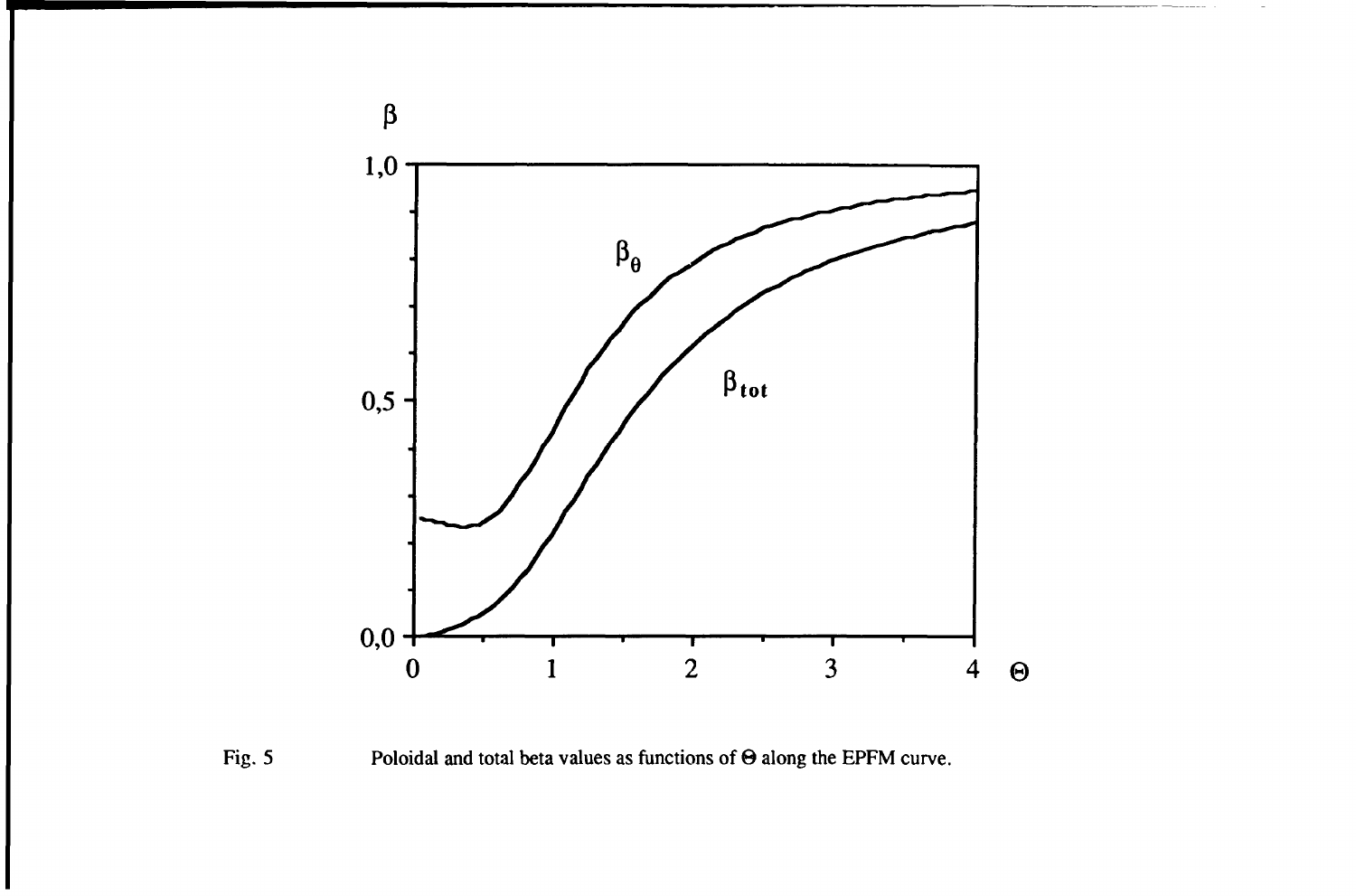

Fig. 6 Radial profiles of the magnetic fields based on polynomials with  $\Theta_0 = 3$  and  $\kappa = 0.155$ .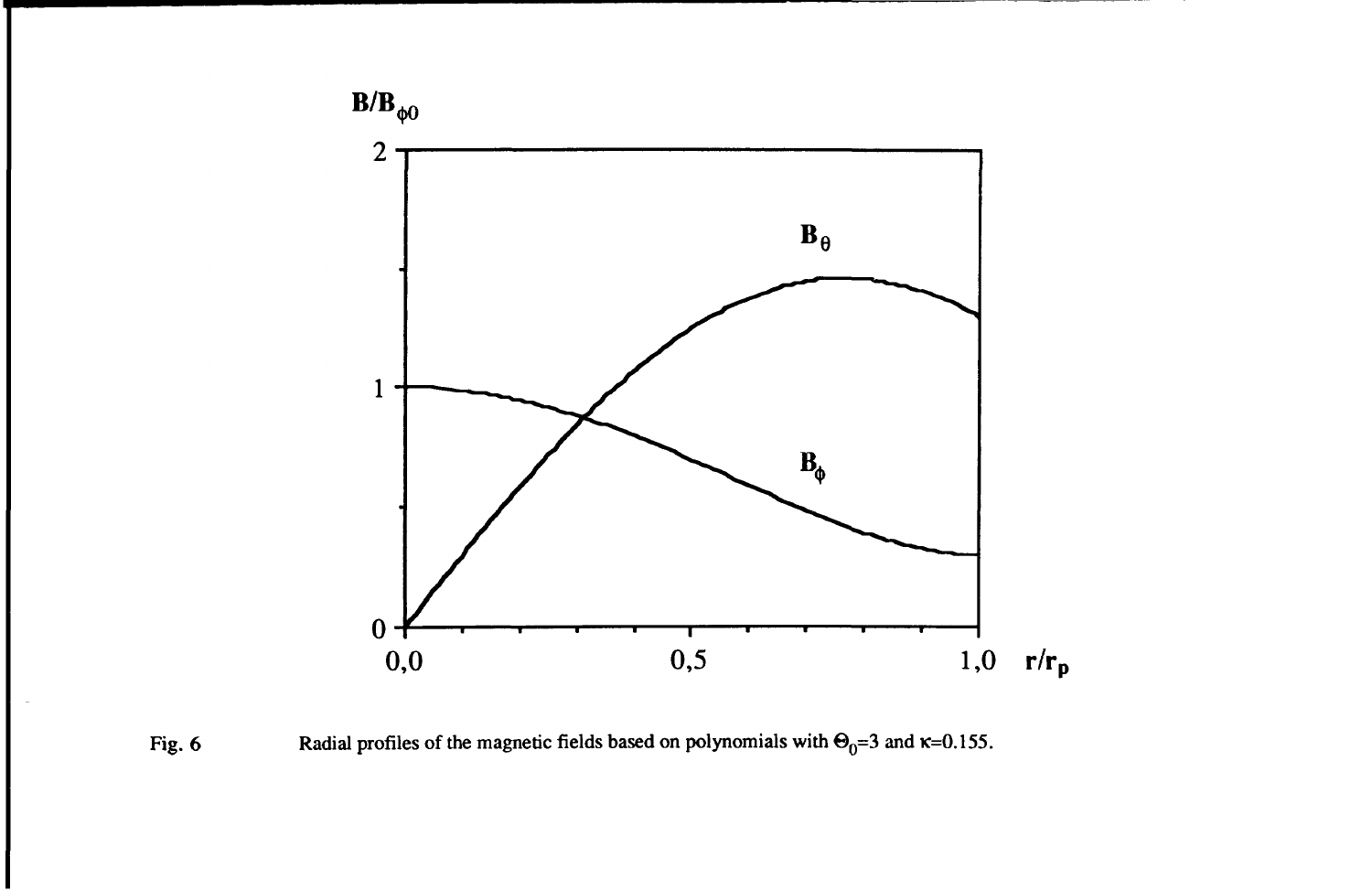

Fig. 7 Radial profiles of temperature and density calculated from the magnetic field of Fig. 6.